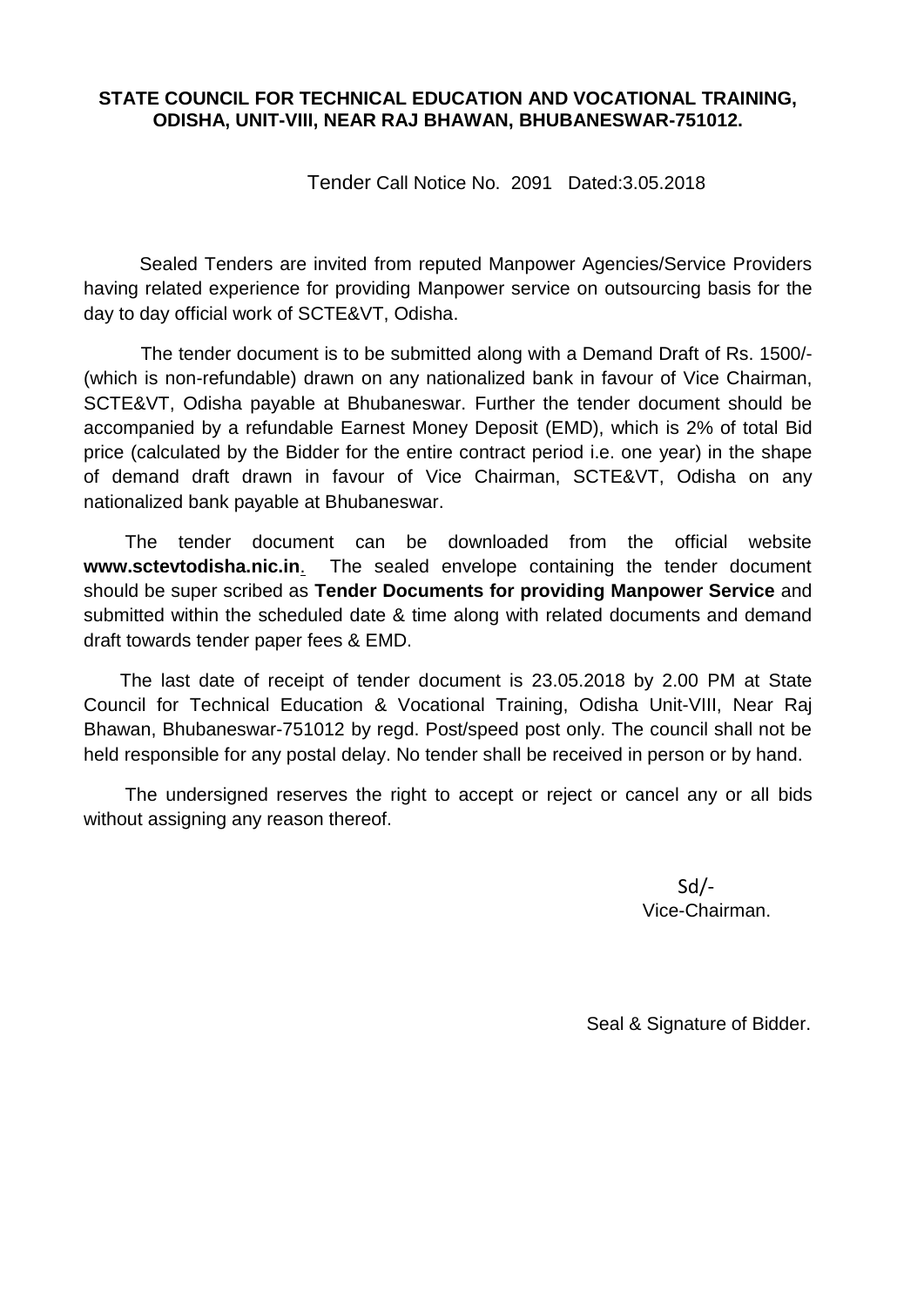# **SCOPE OF WORK AND GENERAL INSTRUCTION FOR BIDDERS**

- 1. State Council for Technical Education & Vocational Training, Odisha, Bhubaneswar requires the services of reputed, well established and financially sound Manpower service providers to provide manpower services on outsourcing basis for day to day official work of the Council in every district.
- 2. The contract for providing the aforesaid manpower is for one year. The period of the contract may further be extended beyond one year subject to requirement of SCTE&VT, Odisha & satisfactory performance of the agency. The contract may be curtailed/ terminated before end of contract period owing to deficiency in service or substandard quality of Manpower deployed by the selected service provider or because of change in SCTE&VT requirements. The SCTE&VT, Odisha however, reserves the right to terminate this initial contract at any time after giving one month notice to the selected service provider.
- 3. The SCTE&VT, Odisha has tentative requirement 36 nos. of Data Entry Operators. The requirement may increase /decrease at any time.
- 4. The interested Manpower service providers may submit the tender document filled in all respect along with Earnest Money Deposit (EMD) which is 2% of total Bid price (calculated by the Bidder for the entire contract period i.e. one year) and other requisite documents on or before 23.05.2018 at State Council for Technical Education & Vocational Training, Odisha, Unit-VIII, Near Raj Bhawan, bhubanewear-751012 by Regd. post/speed post only.

**The bidders should download the tender document from website sctevtodisha.nic.in. and enclose a demand draft of Rs. 1500/- (which is nonrefundable) drawn in favour of Vice-Chairman, SCTE&VT, Odisha payable at Bhubaneswar**. The Tenderer claiming exemption/concession for EMD/ Tender document fees has to submit copy of relevant document for availing such benefit.

 The various dates relating to the Tender process for providing Manpower Services to the State Council for Technical Education & Vocational Training, Odisha" are cited as follows.

- (a) Date for downloading of Tender documents: From 05.05.2018 onwards.
- (b) Last Date & Time for receipt of Tender documents: 23.05.2018 by 2.00 P.M. (by Regd. Post/Speed post.)
- (c) Date and time for opening of :

| <b>Technical Bids</b>             | : 23.05.2018 at 3 P.M. |
|-----------------------------------|------------------------|
| Financial Bids of eligible Bidder | : 25.05.2018 at 3 P.M  |

#### 5. The Tender envelopes containing the Tender document should be super scribed as "**Tender for providing Manpower Services to SCTE&VT, Odisha'' and it must be sealed.**

6. The Earnest Money Deposit (EMD), which is refundable (without interest) should be necessarily accompanied with the Technical Bid of the service provider in the form of demand draft drawn in favour of Vice-Chairman , SCTE&VT, Odisha failing which the tender shall be rejected.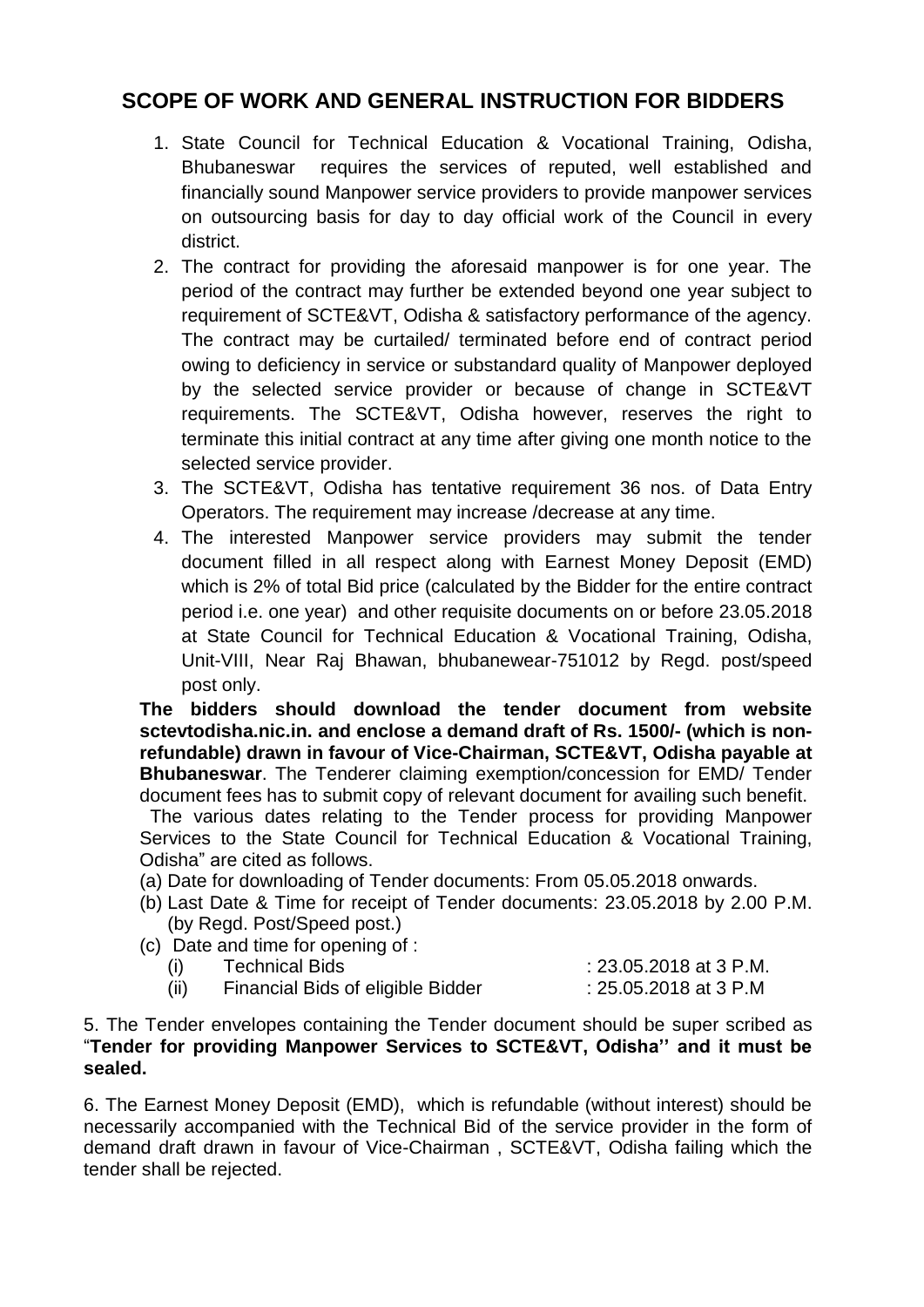7. The successful tenderer will have to deposit a performance security, which is 5% of the total Bid price (calculated by the Bidder for the entire contract period i.e. one year) in the form of Bank Guarantee from any Nationalized Bank in favour of the Vice-Chairman, SCTE&VT, Odisha covering the period of contract. In case the contract is further extended beyond the initial period, the Bank guarantee will have to be accordingly renewed by the successful tenderer.

### 8. **Conditional bids shall not be considered and will be out rightly rejected.**

9. All entries in the tender form should be legible and filled clearly. If the space for information is insufficient, a separate sheet duly signed by the authorized signatory may be attached. No overwriting or cutting is permitted in the financial bid form. In such cases, the tender shall be summarily rejected. However, the cuttings, if any, in the technical bids must be initialed by the person authorized to sign the tender bids.

10. The Technical bids shall be opened on the scheduled date and time, in the Conference Hall of SCTE&VT, Odisha in presence of the authorized representatives of the manpower service providers, if any, who wish to be present on the spot at that time.

11**.** The Vice-Chairman, SCTE&VT, Odisha reserves the right to accept/ reject or cancel any or all bids without assigning any reason thereof.

## **TECHNICAL REQUIREMENTS FOR THE TENDERING MANPOWER SERVICE PROVIDER**

- 1. The Tendering Manpower Service provider should fulfill the following technical specification.
- a) The registered office of the manpower service provider should be located within Odisha.
- b) The service provider for manpower should have experience in providing manpower services to (Central/State) Government / PSU Departments. Proof of the successful execution of work from competent authority is to be enclosed.
- c) The Manpower service provider should have own bank Account.
- d) The Manpower service provider should be registered with service tax departments and should have valid Goods and Service tax registration Number.
- e) The Manpower service provider should be registered with appropriate authorities under Employees provident fund and employees state insurance acts**.**
- f) The Manpower Service provider should be registered with labour department, i.e. license under Contract labour (regulations and abolition) act 1970.
- g) The service provider should be a financially sound party and his annual turnover should not be less that Rs 50,00,000/- (Rupees fifty lakh). Copy of audited financial statement for the financial year 2017-2018 should be attached.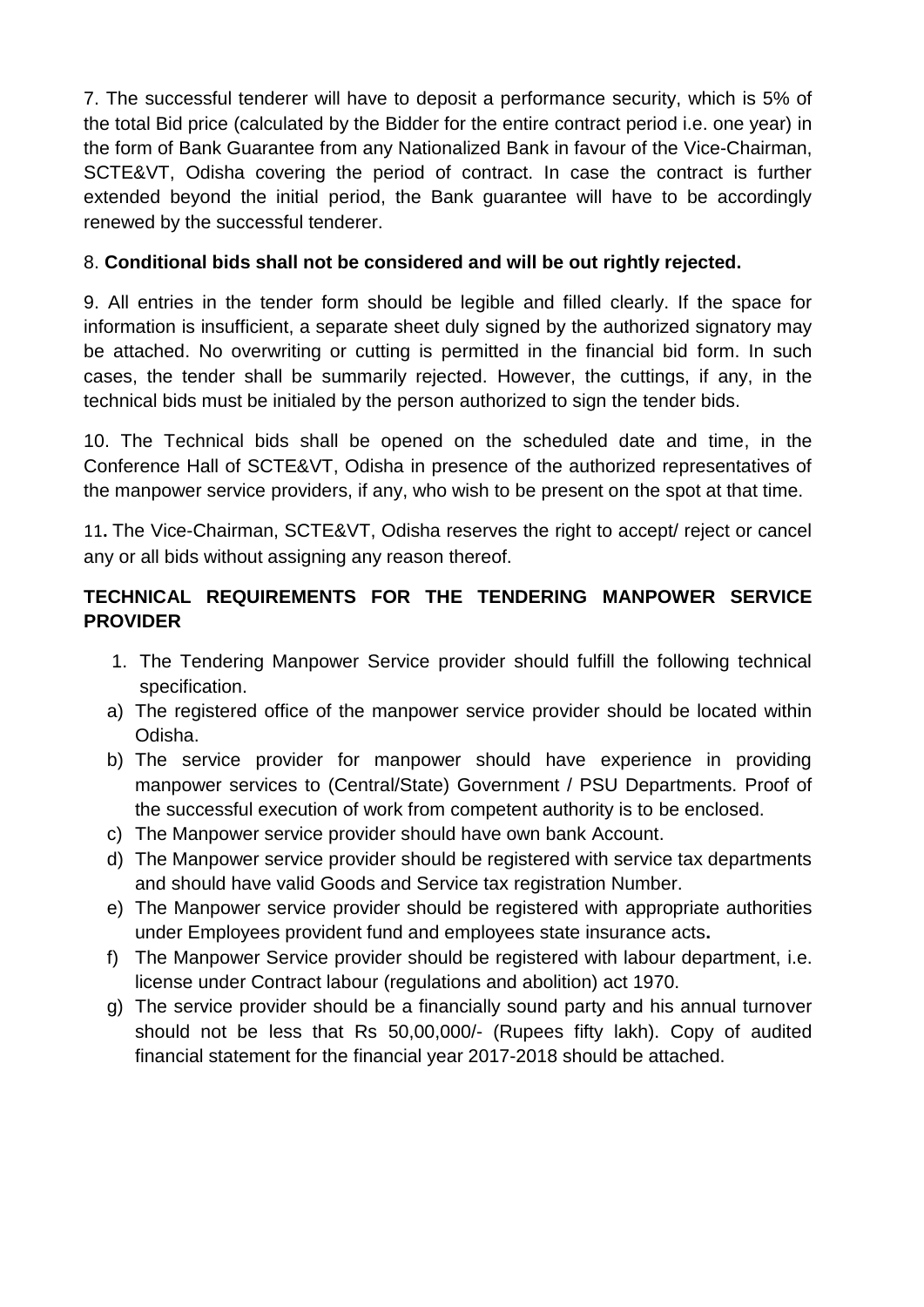### **TECHNICAL REQUIREMENTS FOR MANPOWER TO BE DEPLOYED BY THE SUCCESSFUL MANPOWER SERVICE PROVIDER IN STATE COUNCIL FOR TECHNICAL EDUCATION & VOCATIONAL TRAINING, ODISHA, BHUBANESWAR ON OUTSOURCING BASIS**

- 1. She/ he should be of above 18 years of age and not exceeding 40 years.
- 2. The Minimum Educational Qualification for Data Entry Operators will be graduation in any discipline. The Data Entry Operator should have a speed of 400 characters per minute in English and should be well conversant with computers and essentially well trained in Window, MS Office, internet and LAN function. Minimum experience of two years as data entry operator is essential.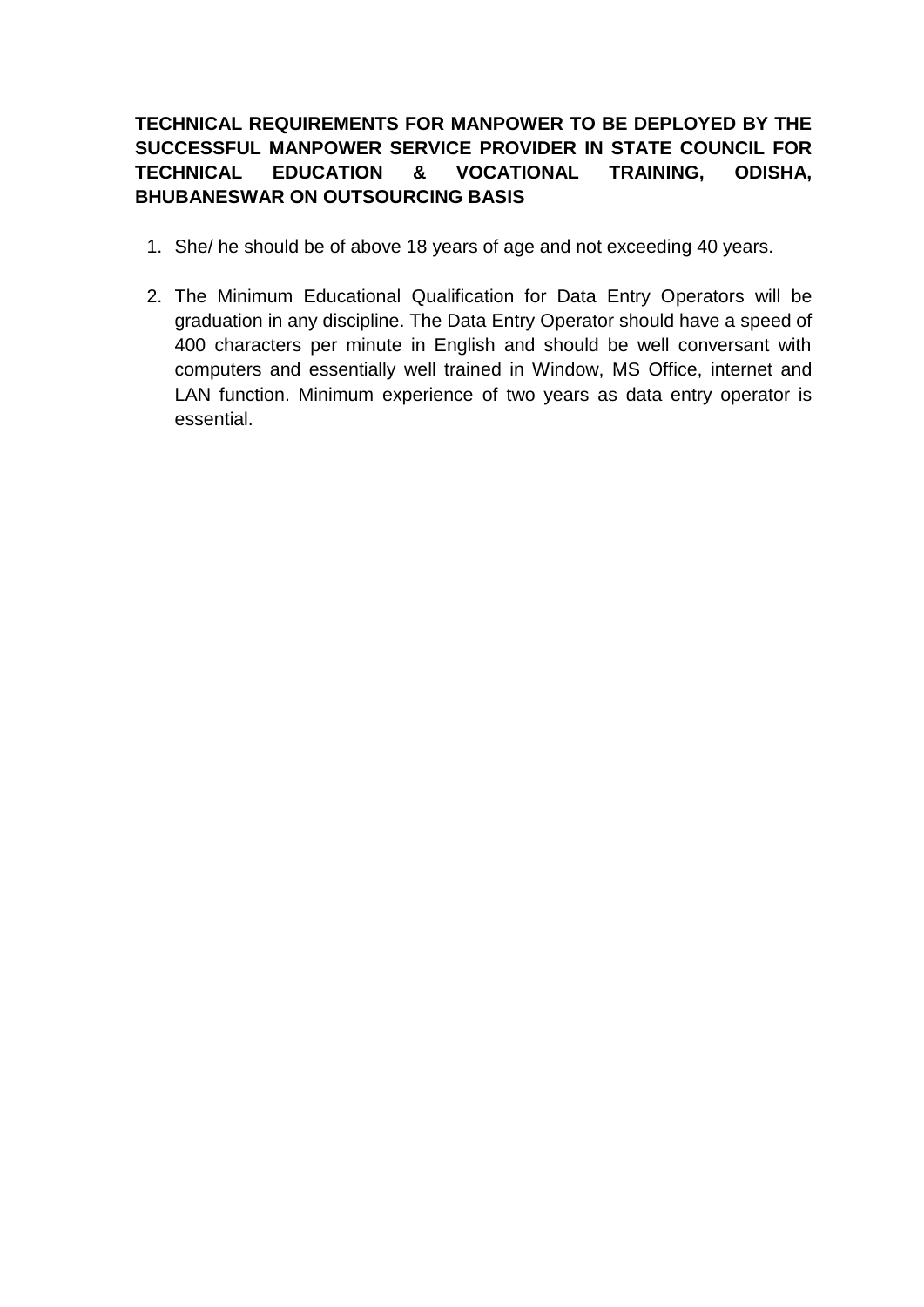### **TECHNICAL BID**

|                | Rs. Maxwn on Bank. Maxwn On Bank. Maxwn on Book. Maxwn on Bank. Maxwn on Book. Maxwn on Book. Maxwn on Bank. Maxwn on Book. Maxwn on Book. Maxwn on Book. Maxwn on Book. Maxwn on Book. Maxwn on Book. Maxwn on Book. Maxwn on |  |                 |
|----------------|--------------------------------------------------------------------------------------------------------------------------------------------------------------------------------------------------------------------------------|--|-----------------|
| Bank Amount.   |                                                                                                                                                                                                                                |  |                 |
|                |                                                                                                                                                                                                                                |  |                 |
|                |                                                                                                                                                                                                                                |  |                 |
|                |                                                                                                                                                                                                                                |  |                 |
|                |                                                                                                                                                                                                                                |  |                 |
|                | Fax No. ________________________________Mobile No_______________________________                                                                                                                                               |  |                 |
|                | 5. Full address of operating/ Branch Office: ___________________________________                                                                                                                                               |  |                 |
|                | E-Mail Address__________________________ Address._______________________________                                                                                                                                               |  |                 |
|                |                                                                                                                                                                                                                                |  |                 |
|                | 6. Name & Contact no. of Authorized officer/ person to liaison with filed                                                                                                                                                      |  |                 |
|                |                                                                                                                                                                                                                                |  |                 |
|                |                                                                                                                                                                                                                                |  |                 |
|                |                                                                                                                                                                                                                                |  |                 |
|                |                                                                                                                                                                                                                                |  |                 |
|                |                                                                                                                                                                                                                                |  |                 |
|                |                                                                                                                                                                                                                                |  |                 |
|                |                                                                                                                                                                                                                                |  |                 |
|                | 13. Financial turnover of the tendering Service Provider                                                                                                                                                                       |  |                 |
|                | Amounts (Rs. Lakh)                                                                                                                                                                                                             |  | Remarks, if any |
| Financial year |                                                                                                                                                                                                                                |  |                 |
| 2017-2018      |                                                                                                                                                                                                                                |  |                 |
|                |                                                                                                                                                                                                                                |  |                 |

(If the space provided is insufficient a separate sheet may be attached)

| SI.<br>No. | Name of<br>Address, | client, Type of Manpower   Nos.<br>Provided | Amount<br>Οt             | Duration of<br>contract |      |
|------------|---------------------|---------------------------------------------|--------------------------|-------------------------|------|
|            | telephone No        |                                             | contract<br>Rs.<br>Lakhs | From                    | ' To |
|            |                     |                                             |                          |                         |      |

 16.The annual return/e-return/challan filed in ESI & EPF for last year up to March-2017 (attach attested copies).

17. Additional information if any

(Attach separate sheet, if required) Date:

Signature of authorized person. Place: - Full Name: Seal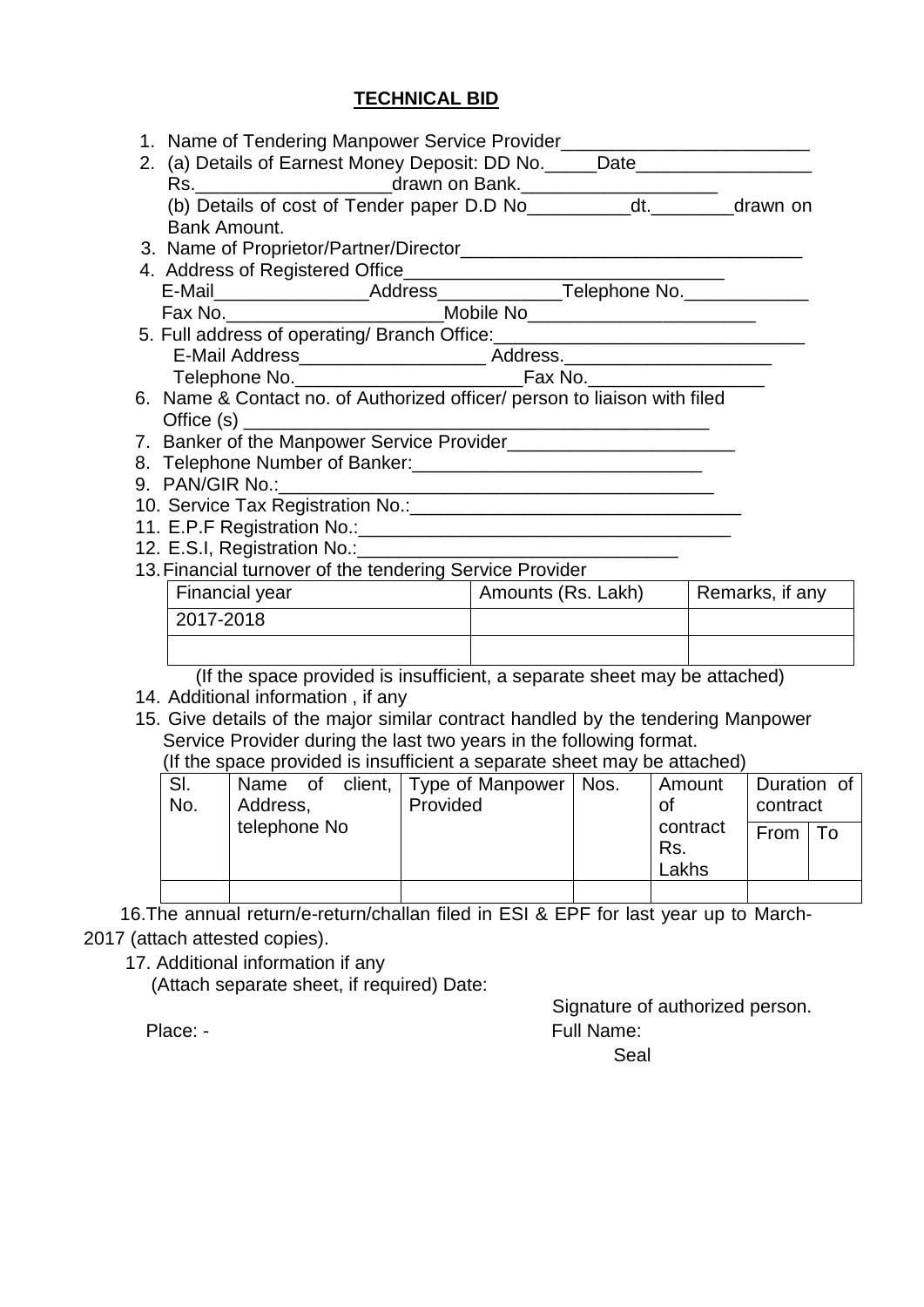# **DECLARATION**

I, \_\_\_\_\_\_\_\_\_\_\_\_\_\_\_\_\_\_\_\_\_\_\_\_\_\_\_\_\_\_\_\_\_\_\_\_\_\_\_\_\_\_\_\_\_\_\_\_\_\_\_ son/Daughter/ Wife of Shri authorized signatory of the service provider, mentioned above, am competent to sign this declaration and execute this tender document**.** 

- 1. I have carefully read and understood all the terms and conditions of the tender and undertake to abide by them.
- 2. The information/documents furnished along with the above bid document are true and authentic to the best of my knowledge and belief. I/We, am/are well aware of the fact that furnishing any false information/ fabricated document would lead to rejection of my/ our tender at any stage besides liabilities towards prosecution under appropriate law.
- 3. I / we have not been black listed by any (Central/State) Government/PSU Departments.

Date: Date: Signature of authorized person.

Place: Full Name: Full Name:

Seal

Seal & Signature of Bidder.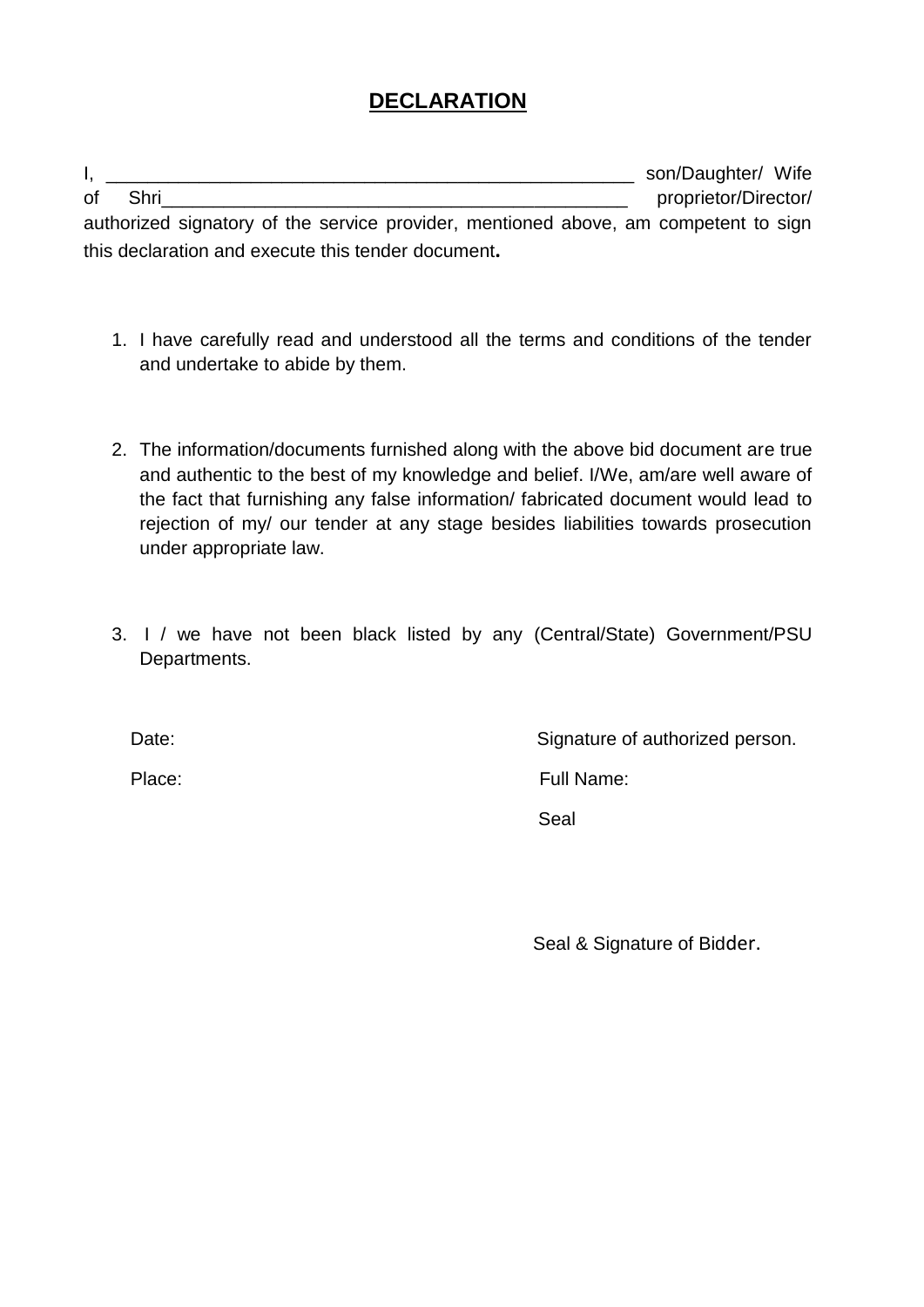## **FINANCIAL BID**

For Providing Manpower to the State Council for Technical Education & Vocational Training, Odisha, Bhubaneswar.

### **01.** Name of tendering Manpower service provider**:**

02. The Bidder shall give the rate per person per month inclusive of all statutory liabilities, taxes, levies, cess, profit, etc.

|           | Monthly rate per person |                 |                                   |                                   |                                  |                     |             |                            |
|-----------|-------------------------|-----------------|-----------------------------------|-----------------------------------|----------------------------------|---------------------|-------------|----------------------------|
| SI        | Manpower                | Rate of         | Employer                          | Employer                          | Other                            | Service             | Service     | Total                      |
| <b>No</b> | <b>Type</b>             | Payment<br>(Rs) | <b>EPF</b> share<br>As applicable | <b>ESI</b> share<br>As applicable | statutory<br>dues if any<br>(Rs) | Charge<br>S<br>(Rs) | Tax<br>(Rs) | Per<br>Pers<br>ons<br>(Rs) |
| 1         | Data entry<br>operator  |                 |                                   |                                   |                                  |                     |             |                            |
|           |                         |                 |                                   |                                   |                                  |                     |             |                            |

## **Notes**

 Minimum take home remuneration per person should be Rs 5,200/- for Data Entry Operator.

Date : Case of authorized person.

Place: Full Name:

in the contract of the contract of the contract of the Seal

Seal & Signature of Bidder.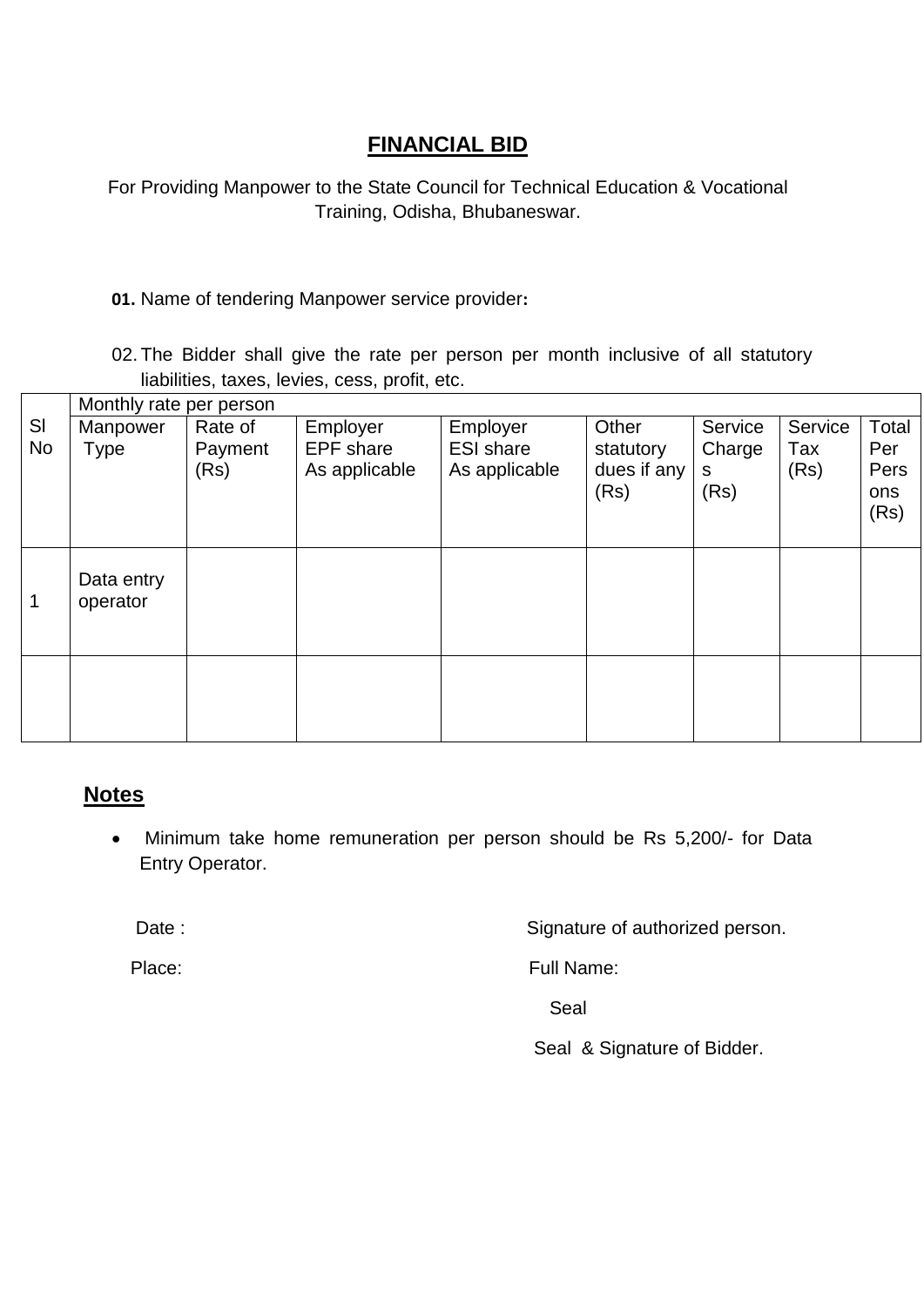# **TERMS AND CONDITIONS**

#### **GENERAL**

- 1. The contract shall likely to commence from the date of placing of order for a period of one year unless it is curtailed or terminated by the authority owing to deficiency of service, sub-standard quality of manpower deployed, breach of contract etc. or change in requirements.
- 2. The contract shall automatically expire on completion of one year unless or otherwise extended further on mutual consent of the service provider and the SCTE&VT, Odisha.
- 3. The contract may be extended on the same terms and conditions or with some additions deletions/modifications, for a further specific period mutually agreed upon by the manpower provider and the SCTE&VT, Odisha.
- 4. The service provider shall not be allowed to transfer, assign, pledge or subcontract its rights and liabilities under this to any other agency or organization.
- 5. The SCTE&VT, Odisha at present, has tentative requirement of 36 nos. data entry operators for all districts. The requirement of manpower may further increase or decrease, during the period of initial contract also and the tenderer would have to provide additional manpower services, if required on the same terms and conditions.
- 6. The service provider will be bound by the details furnished by it to the SCTE&VT, Odisha while submitting the tender or at any subsequent stage. In case, any of such documents furnished by it is found to be false at any stage, it would be seemed to be a breach of terms of contract making it liable for legal action besides termination of the contract.
- 7. The authority reserves the right to terminate the agreement during initial period also after giving one month notice to the service provider.
- 8. The persons deployed shall be required to report for work during normal office hour & shall work under the officer as may have been kept in charge of the office. In case the person deployed comes late/leaves early on three occasions, proportionate deduction from the remuneration for one day will be made.
- 9. The service provider shall nominate a coordinator who shall be responsible for immediate interaction with the SCTE&VT, Odisha so that optimal services of the persons deployed could be availed without any disruption.
- 10.The entire financial liability in respect of manpower services deployed in SCTE&VT, Odisha shall be that of the manpower provider and the SCTE&VT, Odisha will in no way be liable. It will be the responsibility of the service provider to pay to the person deployed a sum not less than the minimum rate quoted in the financial bid and show such evidence as may be required by the SCTE&VT, Odisha.
- 11.For all intents and purposes, the service provider shall be "Employer" within the meaning of different rules and acts in respect of manpower so deployed. The person deployed by the service provider shall not have any claim whatsoever like employer and employee relationship against the SCTE&VT, Odisha. There shall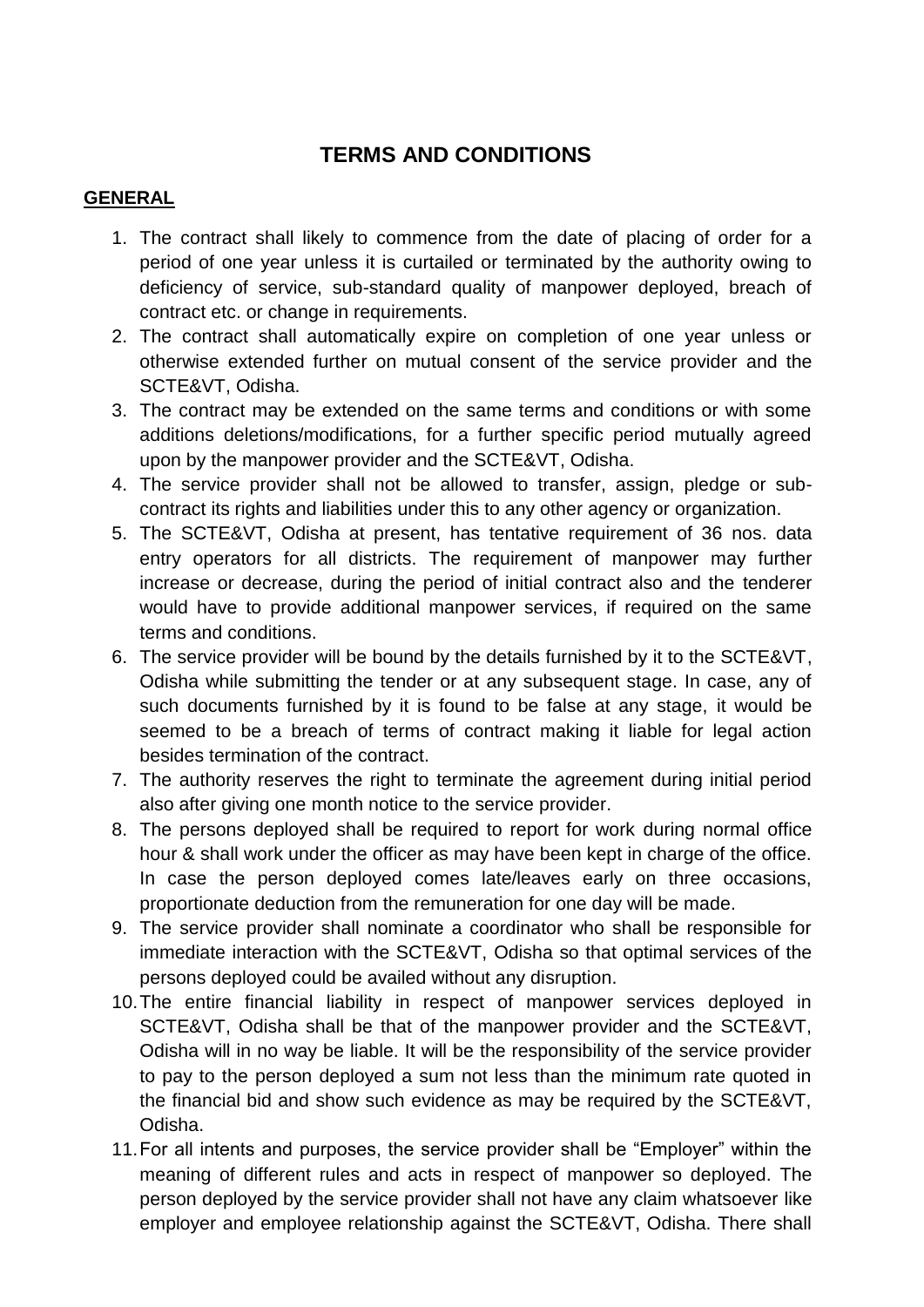not be employer-employee relationship between SCTE&VT, Odisha and the persons deployed on outsourcing basis.

- 12.The manpower service provider shall be solely responsible for redressal of grievances and resolution of disputes relating to persons deployed. The SCTE&VT, Odisha shall, in no way, be responsible for settlement of such issues whatsoever. in case the grievances of the deployed persons are not attended to by the provider, the deployed persons can place their grievance before a joint committee consisting of a representative of the SCTE&VT, Odisha and an authorized representative of the service provider.
- 13.The SCTE&VT, Odisha shall not be responsible for any financial loss or any injury/death of any person deployed by the service provider in the course of performing the functions/duties, or for payment towards any compensation.
- 14. The persons deployed by the service provider shall neither claim nor shall be entitled to pay, perks and other facilities admissible to regular/confirmed employees during the contract or after expiry of the contract.
- 15. In case of termination of this agreement on its expiry or otherwise, the persons deployed by the service provider shall not be entitled to and shall have no claim for any absorption in regular or in other capacity.
- 16.The person deployed shall not claim any benefit or compensation or absorption or regularization or deployment with this office under the provision of rules and acts. Undertaking in the form of an affidavit, from the person deployed to this effect shall be required to be submitted by the service provider.
- 17.The service provider must be registered with the concerned Govt. Authorities ,i.e. Labor Commissioner, Provident Fund authorities, Employees State Insurance Corporation etc. and a copy of registration should be submitted. The service provider shall complete all the legal requirements for obtaining license under contract labor (Regulations and Abolition) Act,1970 if any, at his own part and cost.
- 18.The service provider shall provide a substitute well in advance if there occurs any probability of the person leaving the job due to his/her own reasons. The payment in respect of the overlapping period of the substitute shall be the responsibility of the service provider. The service provider shall be responsible for contribution towards provident fund and employees state insurance, wherever applicable and the proof of such deposit shall be submitted as and when required by the SCTE&VT, Odisha.
- 19. The persons deployed by the service provider should have good police records and no criminal case should be pending against them.
- 20.The persons deployed should be polite, cordial and efficient while handing the assigned works and their actions should promote good will and enhance the image of SCTE&VT, Odisha. The service provider shall be responsible for any act of indiscipline by the persons deployed.
- 21.The service provider shall provide manpower in 1: 2 ratio against the requirement for which due selection procedure shall be followed by the Council before engagement of the Manpower.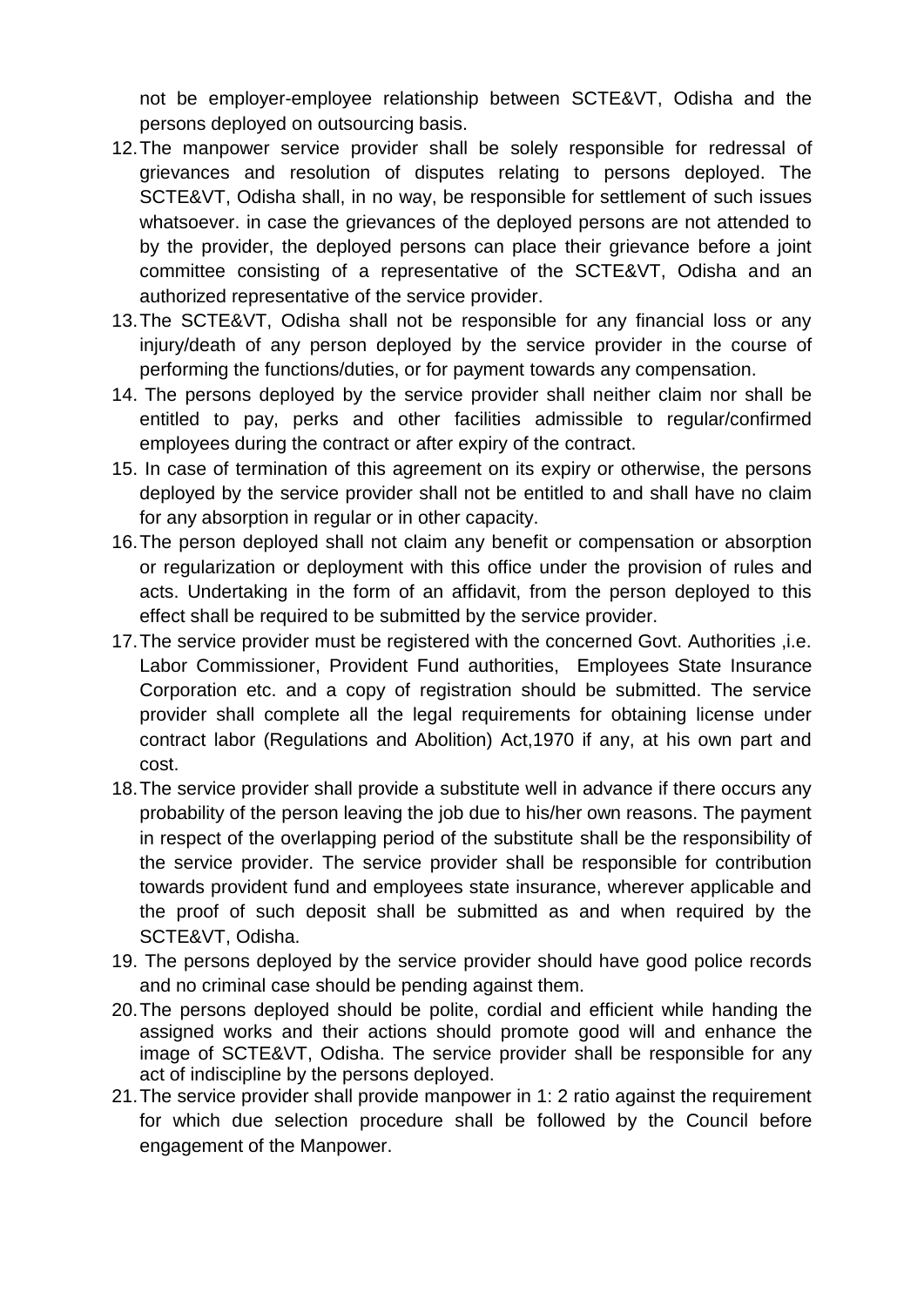# **LEGAL**

- 22. The persons deployed shall, during the course of their work be privy to certain qualified documents and information which they are not supposed to divulge to third parties. In view of this, they shall be required to take Oath of confidentiality and breach of this condition shall make the service provider as well as the person deployed liable for penal action under the applicable laws besides, action for breach of contract.
- 23.The Manpower Service provider shall be responsible for compliance of all statutory provisions relating to minimum wages as payable to different types of workers in respect of the persons deployed by it in SCTE&VT, Odisha. The SCTE&VT, Odisha shall have no liability in this regard.
- 24.The service provider shall also be liable for depositing all taxes, levies, cess etc. on account of service rendered by it to SCTE&VT, Odisha to the concerned tax collection authorities from time to time, as per the rules and regulations in the matter. Attested Xerox copies of such documents shall be furnished to the SCTE&VT, Odisha bi-monthly with the bill.
- 25. The service provider shall maintain all statutory registers under the law and shall produce the same, on demand, to the SCTE&VT, Odisha or any other authority under law.
- 26. The tax deduction at source (TDS) shall be done as per the provisions of income tax act/rules as amended from time to time and a certificate to this effect shall be provided by the SCTE&VT, Odisha.
- 27.In case, the service provider fails to comply with any liability under appropriate law and as a result thereof, the SCTE&VT, Odisha is put to any loss/obligation monetary or otherwise SCTE&VT, Odisha will be entitled to get itself reimbursed out of the outstanding bills or the performance security deposit the service provider, to the extent of the loss obligation in monetary terms.
- 28.The Agreement is liable to be terminated because of non-performance, deviation of terms and condition of contract, non-payment of remuneration to employed persons and non-payment of statutory dues. The SCTE&VT, Odisha will have no liability towards nonpayment of remuneration to the persons employed by the service provider and the outstanding statutory dues of the service provider to statutory authorities. If any loss is caused to the SCTE&VT, Odisha by the person deployed, the same shall be recovered from the unpaid bills or adjusted from the performance security Deposit.

# **FINANCIAL**

- 29. The financial bid should be accompanied with an earnest money deposit (EMD) refundable without interest which is 2% of the total Bid price, only in the form of demand draft/pay order drawn in favor of " **failing which the tender shall be rejected out righty**. The tenderer claiming exemption/ concession for EMD/ tender document fees has to submit copy of relevant document for providing Manpower service to avail such benefit.
- **30.** The Earnest Money deposit in respect of the agencies which do not qualify the technical bid (first stage) financial bids (second competitive stage) shall be returned to them without any interest. **In case of successful tenderer if the**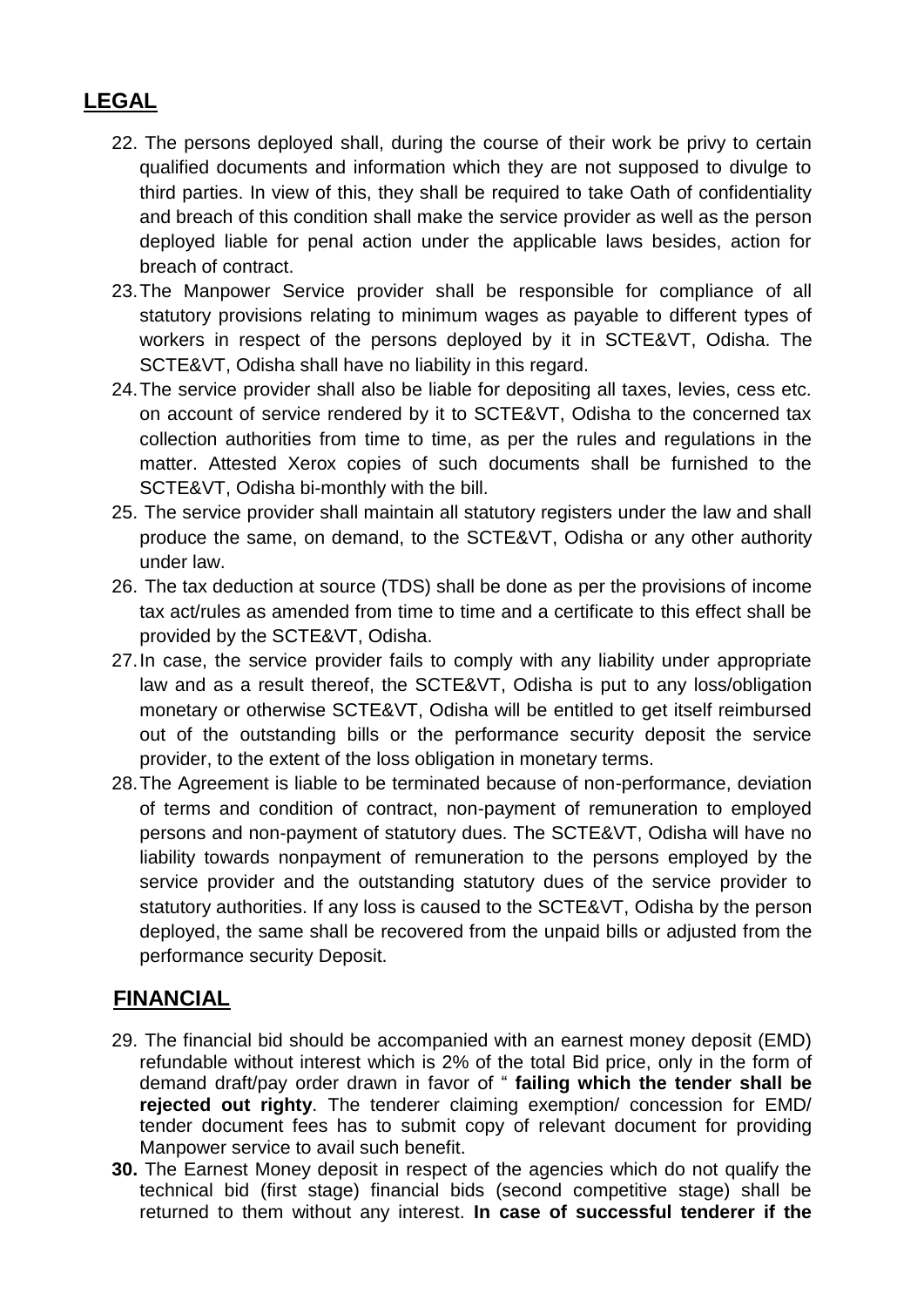**agency fails to deploy the required manpower against the initial requirement within 15 days from date of placing the order the EMD shall stand forfeited without giving any further notice.**

- 31. The successful tender will have to deposit a performance security deposit 5% of the total Bid price (calculated by the Bidder for entire contract period) in the form of Bank Guarantee from any nationalized bank in favour of the Vice-Chairman, SCTE&VT, Odisha covering the period of contract. In case the contract is further extended beyond the initial period, the bank Guarantee will have to be accordingly renewed by the bidder.
- 32. In case of breach of any terms and conditions attached to this agreement, the performance security deposit of the service provider shall be liable to be forfeited beside annulment of the Agreement.
- 33. In case of breach of any terms and conditions attached to this agreement, the performance security deposit of the service provider shall be liable to be forfeited beside annulment of the Agreement.

#### **PAYMENT TERM**

- 34. The service provider shall raise the bill, along with signature of all manpower and the certification by concerned officer as a proof that the payments to all have been made by contractor in the presence of concerned officer. On monthly basis, the contactor should submit the bill (in duplicate) along with photocopies of (wages and attendance) registers for that month as prescribed under minimum wages act, and authenticated proofs for payment of (EPF, ESI) with ECR & service tax dues in respect of all manpower's latest by  $7<sup>th</sup>$  of the following month duly certified by the concerned officer, for payment as per different tender's terms-conditions. The contractor shall submit the bill by  $10<sup>th</sup>$  of the subsequent month.
- 35. As far as possible the payment will be released by the  $25<sup>th</sup>$  of the month.
- 36.The amount of penalty calculated @ 100 per day on account of delay, if any, in providing suitable substitute for the period beyond three working days by the service provider shall be deducted from its monthly bills in the succeeding month.
- 37. The authority reserves the right to withdraw or relax any of the terms and condition mention above so as to overcome the problem encountered at a later stage.
- 38. In the event of any dispute arising in respect of the agreement of the same shall be resolved through negotiation. Alternatively, the dispute shall be referred to the next higher authority or controlling officer for his decision and the same shall be binding on all parties.
- 39. All disputes shall be under the jurisdiction of Bhubaneswar.
- 40. The successful bidder will enter in to an agreement with the SCTE&VT, Odisha for supply of suitable and qualified manpower as per requirement of this office on the above terms and conditions.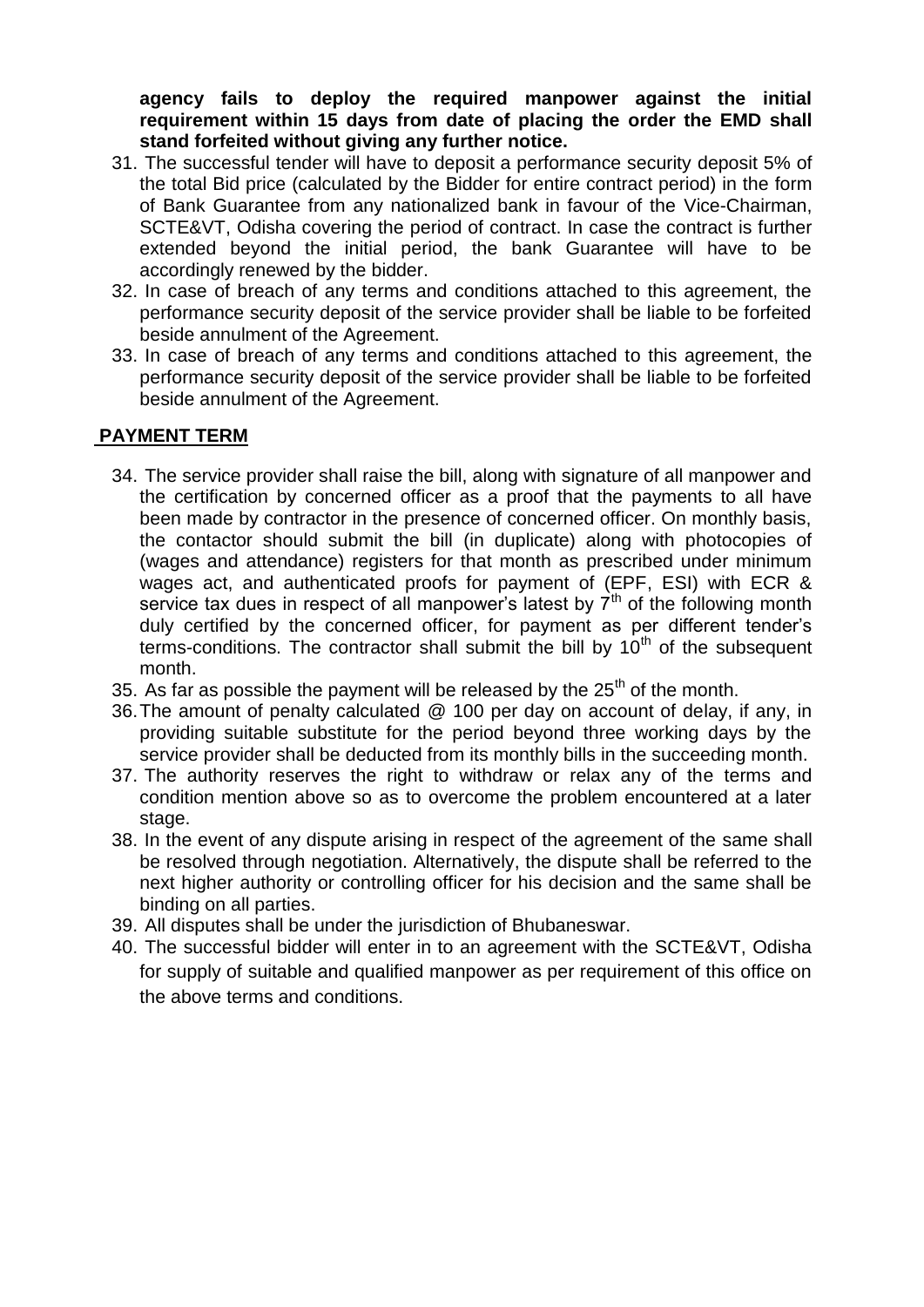## **MANDATORY DOCUMENTS TO BE PROVIDED**

- 01. Technical Bid and Financial bids to be submitted separately.
- 02.Self attested copy of registration certificate of agency:
- 03.Self attested copy of PAN/GIR Card
- 04.Self attested copy IT return of 2018-19 assessment year filed by agency:
- 05.Self attested copy of Goods and Service Tax registration certificate:
- 06.Self attested copy of P.F. registration certificate with proof of payment up to 31.03.2018.
- 07.Self attested copy of E.S.I. registration certificate with proof of payment up to 31.03.2018.
- 08.Self attested copy of the Labour Lincense , registration certificate under contract labour (Regulations and Abolition) Act, 1970.
- 09.Self attested copy of similar type of work Experience for providing DEO/Office Attendant.
- 10. Certified documents in support of financial turn over for the financial year 2017-18.
- 11. Copy of the all pages in Tender document with each page duly signed and sealed by the authorized signatory of the agency as token of acceptance.

### **Failures to submit any of the above document will lead to rejection of the tender document**.

# **DOCUMENTS TO BE SUBMITTED BY THE SUCCESSFUL AGENCY BEFORE DEPLOYMENT OF MANPOWER**

- 01. List of Manpower to be provided by the agency for selection of manpower in the ratio 1:2 for deployment in SCTE&VT**,** Odisha, Bhubaneswar containing full details i.e. date of birth, marital status, address, education qualification etc.
- 02.Bio-data of all persons indicating the permanent, temporary address, colour

photograph and cell phone number.

- 03. Undertaking from the persons concerned
- 04.Any other relevant document.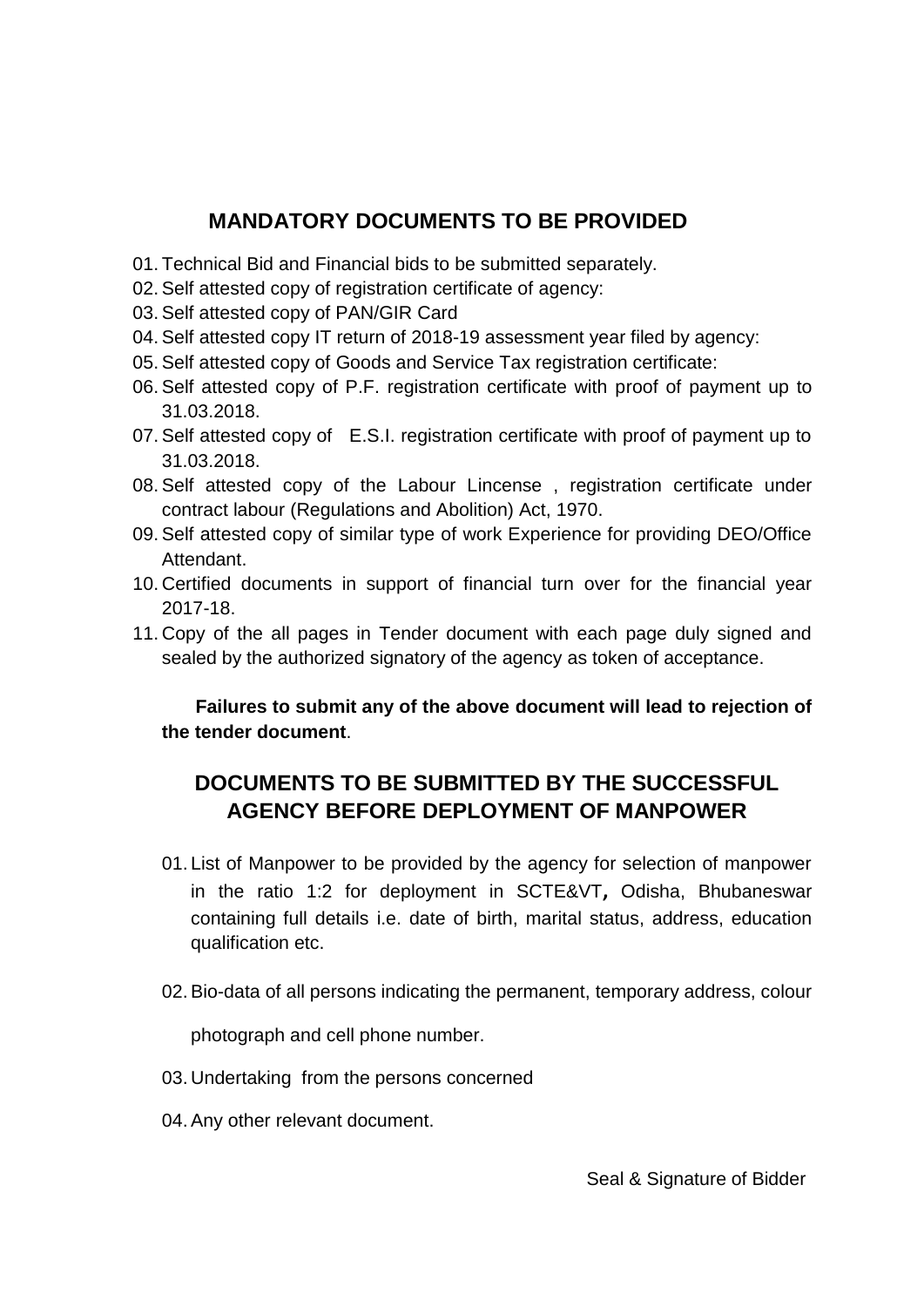## **AGREEMENT**

This Agreement is made on this day of

### **Between**

The Vice-Chairman, SCTE&VT, Odisha, Bhubaneswar represented by

Sri Shing and the referred to as the "Authority" which expression shall, where the context so requires or admits, also include its successors or assignees of the one part.

### **AND**

| M/s                                                                                  |  | represented by          |  |
|--------------------------------------------------------------------------------------|--|-------------------------|--|
| Sri                                                                                  |  | herein after called the |  |
| "Manpower Service provider" which expression shall, where the context so requires or |  |                         |  |
| admits, also include its successor or assignees of the other part.                   |  |                         |  |

Whereas, the "Authority" desires that the services of "<br>
"are required in SCTE&VT Office.

And whereas the "Manpower Service Provider" has offered its willingness to the same in conformity with provisions of the agreement.

And whereas "Authority" has finalized the rate as per the terms and conditions of the agreement to the "Manpower Service Provider".

### **Now this agreement witness as below:-**

- 01. That the annexure containing the Terms and conditions shall be deemed to form and to be read and construed as part of this agreement.
- 02. That in consideration of the payment to be made by the "Authority" to the "Manpower Service Provider" the "Manpower Service Provider" hereby agrees with the "Authority" to provide personnel to be engaged as  $\frac{1}{2}$  in the SCTE&VT, Odisha in conformity with the provisions of the Terms and Conditions.
- 03. That the 'Authority' hereby further agrees to pay the 'Manpower Service Provider' the contract price at the time and in the manner prescribed in the terms and conditions.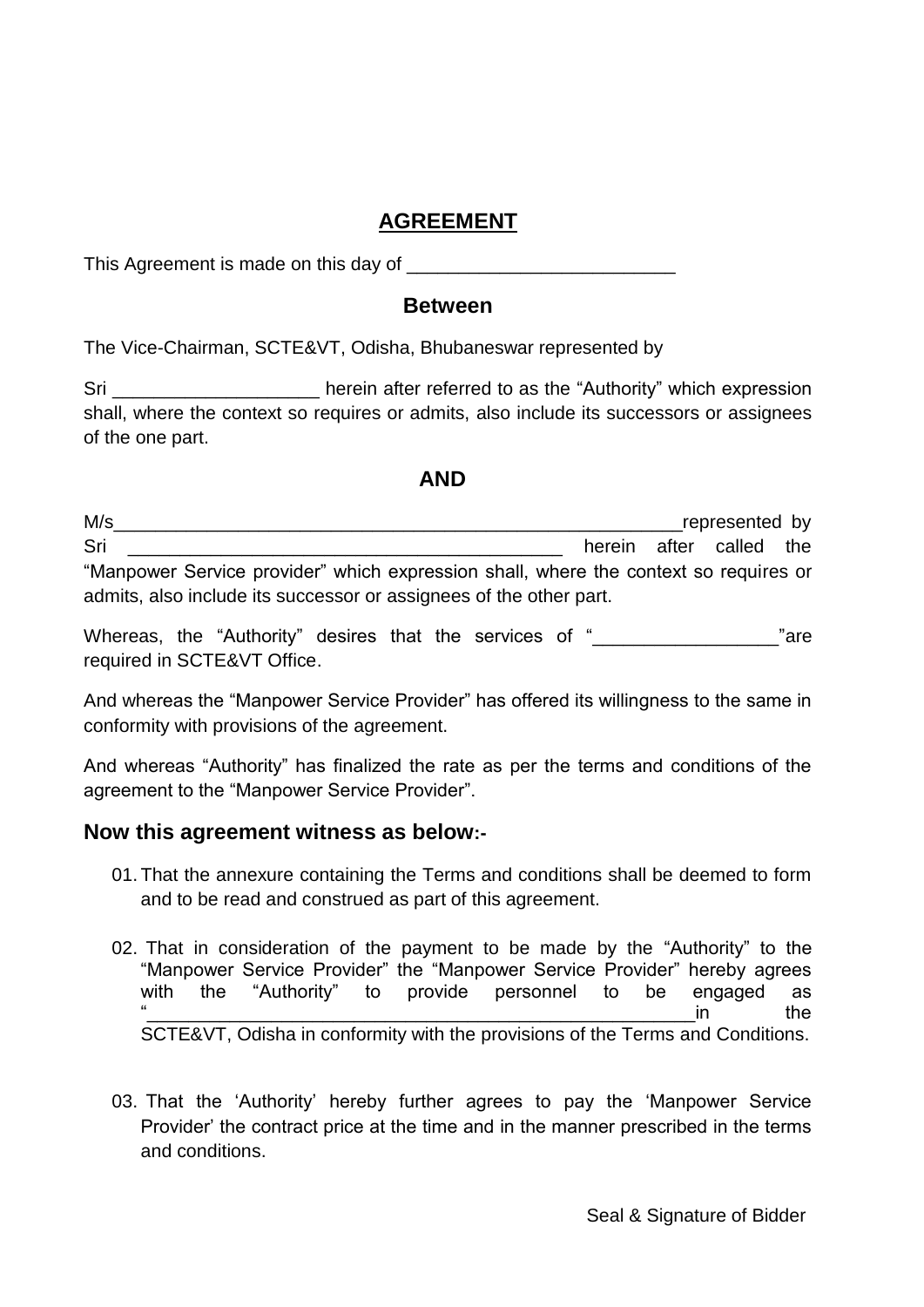04. That in the event of any dispute that may arise it shall be settled as per the Terms and condition of the contract.

That this agreement is valid up to \_\_\_\_\_\_\_\_\_\_\_\_\_\_\_\_\_\_\_\_\_\_\_\_\_\_

**IN WITNESS WHEREOF** the parties have caused their respective common seals to be here into set their respective hands seals on the day and year first written above.

Signature of the contractor Signed and delivered

Name/Address of the contractor for and on behalf of SCTE&VT, Odisha.

In the presence of witness:-

01. Signature: 01. Signature: 01. Signature

Name: Name:

Designation: Designation:

Address: Address:

Seal & Signature of Bidder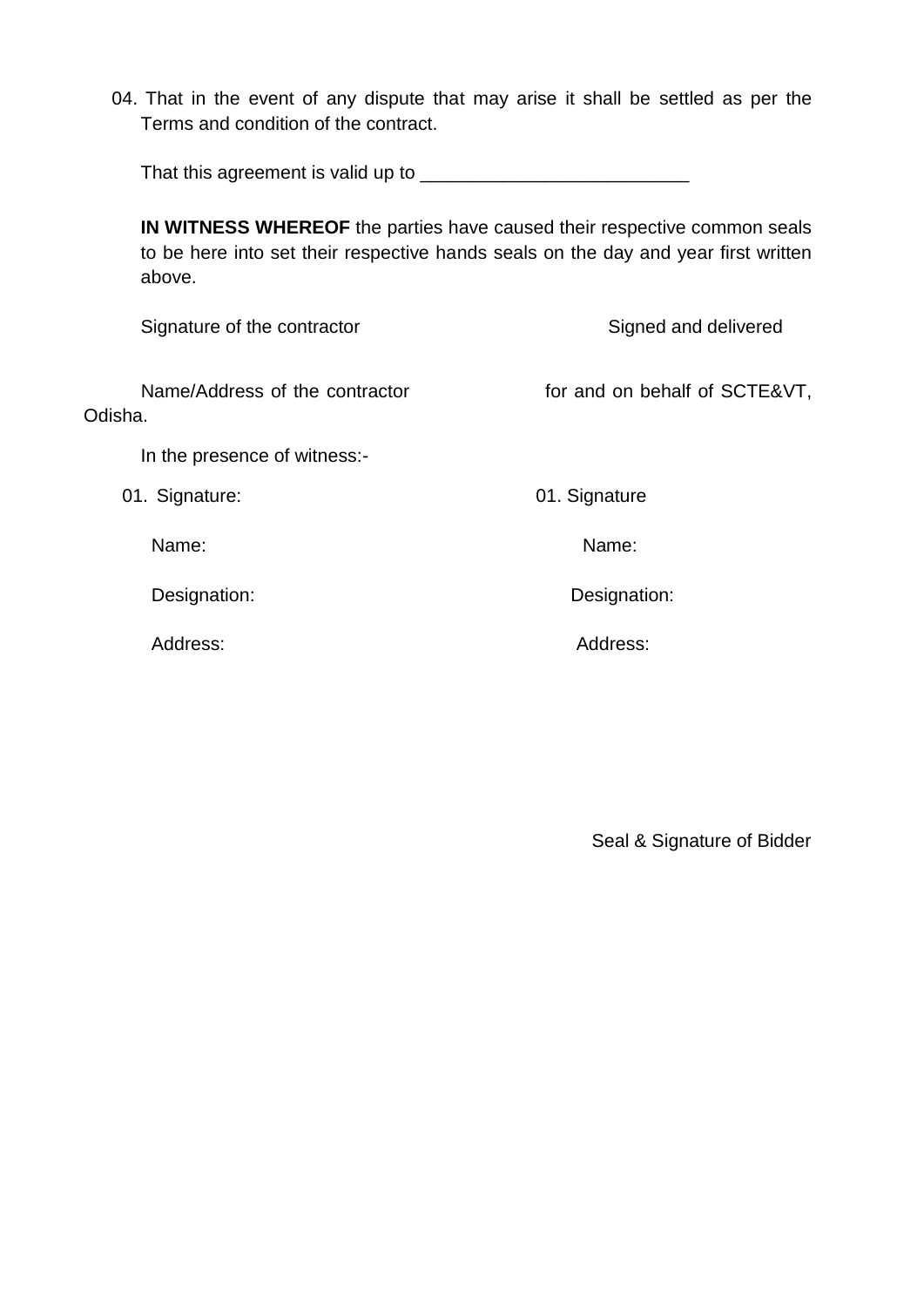# **ANNEXURE TERMS AND CONDITIONS OF THE AGREEMENT**

- 01. The agreement shall commence from \_\_\_\_\_\_\_\_\_\_\_\_\_\_ (date) and shall continue till date unless it is curtailed or terminated by the authority owing to deficiency of service, sub standard quality of manpower deployed, breach of contract etc. or change in requirement.
- 02. The Agreement shall automatically expire on (date) unless extended further by the mutual consent of the Manpower Service Provider and the Authority.
- 03. The Agreement may be extended, on the same terms and conditions or with some additions/deletions/ modification, for a further specific period mutually agreed upon by the Manpower Service provider and Authority.
- 04. Manpower Service Provider shall not be allowed to transfer, assign, pledge of subcontract its rights and liabilities under this Agreement to any other agency or organization by whatever name be called without the prior written consent of the Authority.
- 05. The Manpower Service Provider will be bound by the details furnished by it to the Authority while submitting the tender or at subsequent stage. In case, any of such documents furnished by it is found to be false at any stage, it would be de deemed to be a breach of terms of agreement making of liable for legal action besides termination of the Agreement.
- 06. The Authority reserves the right to terminate the agreement during initial period also after giving 15 days notice to the Manpower Service Provider.
- 07. The persons deployed shall be required to report for work at 10.00 AM & shall work under the Officer as may have been kept in charge of the Office. In case the person deployed remains absent on a particular day or comes late/leaves early on three occasions proportionate deduction from the remuneration for one day will be made.
- 08. The Service Provider shall nominate a coordinator who shall be responsible for immediate interaction with the SCTE&VT, Odisha so that optimal services of the persons deployed could be availed without any disruption.
	- (a) The profile of DEO/Office Attendant to be deployed shall be submitted to SCTE&VT, Odisha. The ability of the person concerned will be tested by our experts & successful candidates will be deployed by the agency.
	- (b) The persons deployed are entitled to avail one day weekly off.
	- (c) The persons deployed may be called upon on Sunday to attend duty for which they may avail any subsequent weekly day as weekly day of rest with due permission of concerned officer.
- 09. The entire financial liability in respect of service deployed in the SCTE&VT, Odisha shall be that of the Service Provider and the SCTE&VT, Odisha will in no way be liable. It will be the responsibility of the Service Provider to pay to the person deployed a sum not less than the minimum rate quoted in the financial bid and produce such evidence as may be required by the SCTE&VT, Odisha.
- 10. For all intents and purposes, the Manpower Service Provider shall be "Employer" within the meaning of different rules and acts in respect of manpower so deployed. The person deployed by the service provider shall not have any claim whatsoever like employer and employee relationship against the SCTE&VT, Odisha. There shall not be employer-employee relationship between SCTE&VT, Odisha and the persons deployed on outsourcing basis.
- 11. The Service Provider shall be solely responsible for the redressal of grievance or resolution of disputes relating to persons deployed. The SCTE&VT, Odisha shall, in no way, be responsible for settlement of such issues whatsoever. In case of grievances, the deployed person can place their grievance before a joint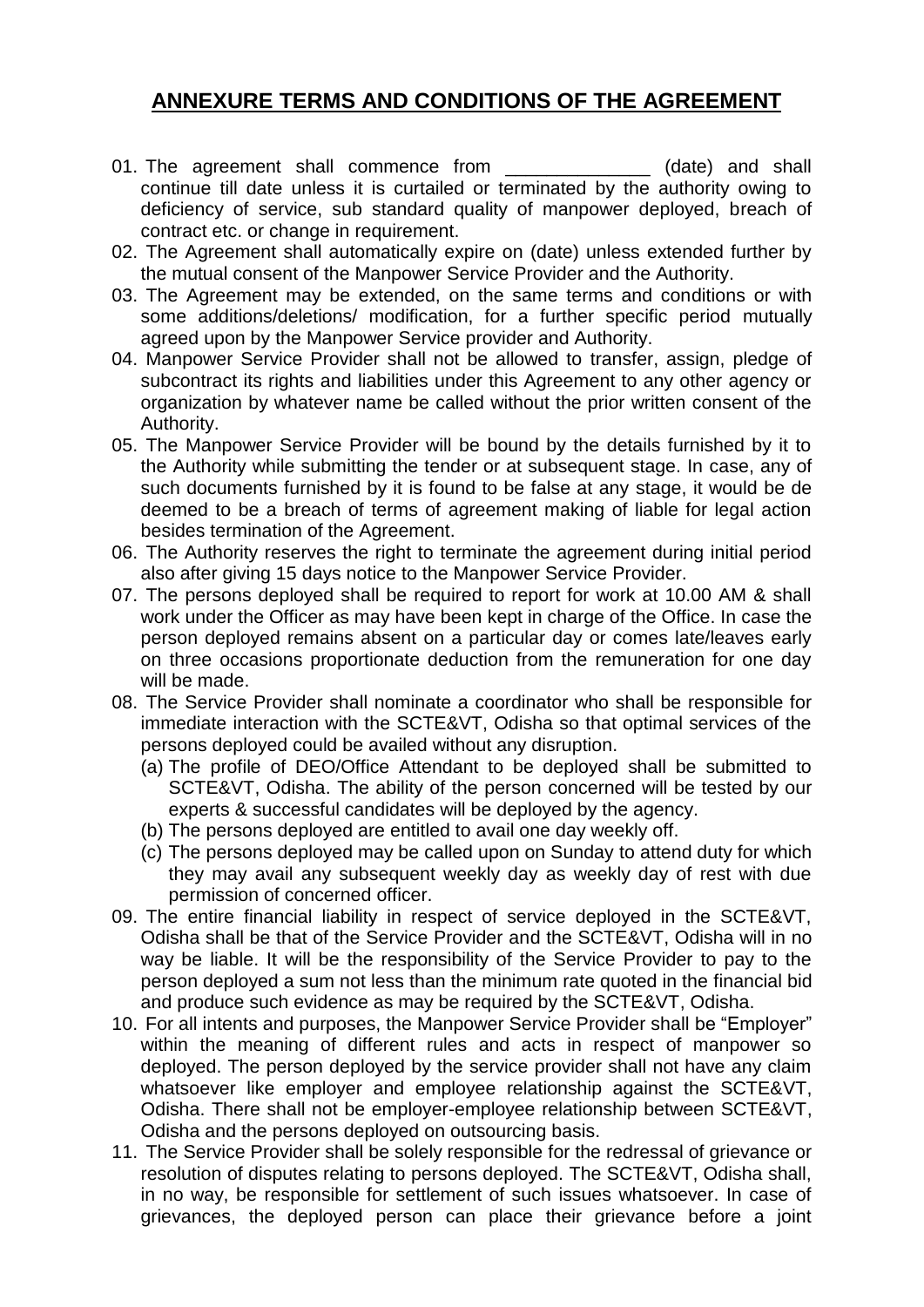committee consisting of a representative of SCTE&VT, Odisha and an authorized representative of the Service Provider.

- 12. The SCTE&VT, Odisha shall not be responsible for any financial loss or any injury/death of any person deployed by the Service Provider in course of their performing the function/duties, or for payment towards any compensation.
- 13. The persons deployed by the Service Provider shall not claim nor shall be entitled to pay, perks and other facilities admissible to regular/confirmed employees during the period of contract after expiry of the contract.
- 14. In case of termination of this contract on its expiry or otherwise, the persons deployed by service provider shall not be entitled to and shall have claim for any absorption in regular or in other capacity.
- 15. The persons deployed shall not claim any benefit or compensation or absorption or regularization of deployment with office under the provision rules and Acts. Undertaking in the form of affidavit, from the person deployed to this effect shall be required to be submitted by the Service Provider.
- 16. The Service provider must be registered with the concerned Govt. Authorities, i.e. labour commissioner; provident fund Authority Employees State Insurance Corporation etc. and a copy of registration should be submitted. The Service Provider shall complete with all the entire legal requirement for obtaining License under Contract Labour (Regulations and Abolition) Act, 1970 if any, at his own part and cost, if required under the Act.
- 17. The Service Provider shall provide a substitute well in advance if there occurs any probability of the person leaving the job due to the his/her own personal reasons. The payment in respect of thee overlapping period of the substitute shall be the responsibility of the Service Provider. The Service Provider shall be responsible for contribution towards provident fund and Employees State Insurance, wherever applicable.
- 18. The persons deployed by the service should have good police records and no criminal case should be pending against them.
- 19. The person deployed should be polite, cordial and efficient while handing the assigned work and their actions should promote good will and enhance the image of the SCTE&VT, Odisha. The service provider shall be responsible for any act of indiscipline on the part of the persons deployed.
- 20. The persons deployed shall during the course of their work to be privy to certain qualified documents and information which they are not supposed to divulge to third parties. In view of this, they shall be required to take Oath of confidentiality and breach of this condition shall make the service provider as well as the person deployed liable for penal action under the applicable laws besides, action for breach of contract.
- 21. The service provider shall be responsible for compliance of all statutory provisions relating to minimum wages as payable to different types of workers in respect of the persons deployed by it in the SCTE&VT, Odisha. The SCTE&VT, Odisha shall have no liability in this regard.
- 22. The service provider shall also be liable for depositing ass taxes, levies, cess etc. on account of service rendered by it to the SCTE&VT, Odisha to the concerned tax collection authorities, from time to time, as per the rules and regulations in the matter. Attested Xerox copies of such documents shall be furnished to the SCTE&VT, Odisha.
- 23. The service provider shall maintain all statutory register under the law and shall produce the same, on demand, to the authority of SCTE&VT, Odisha or any other authority under law.